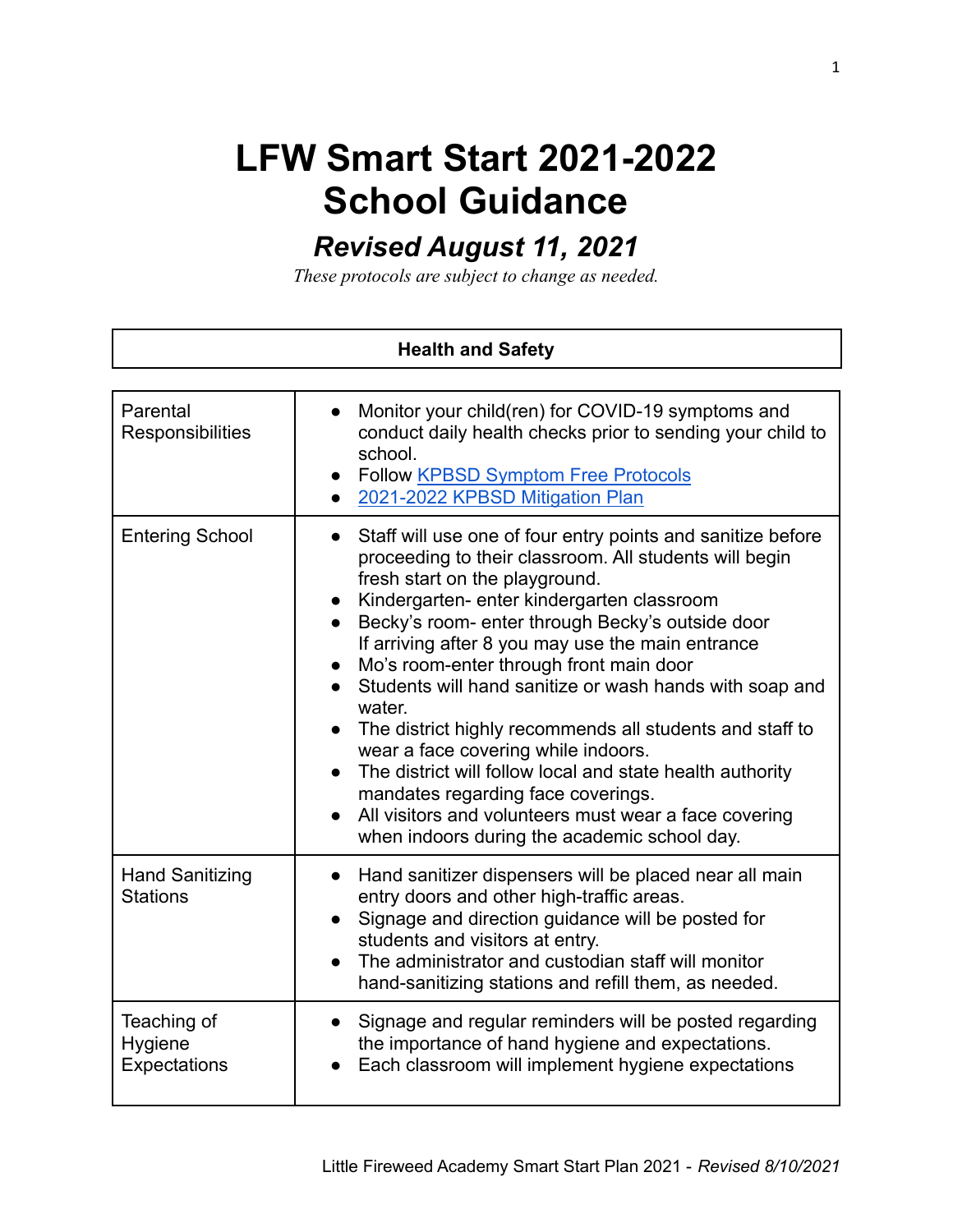|                                | Little Fireweed will train all students on:<br><b>PPE</b><br>Staying home if sick<br>$\bullet$<br>• Who you report to if you are feeling ill<br>Hand washing/cough etiquette and other prevention<br>strategies<br>Social distancing expectations<br>$\bullet$<br>• Transportation expectations<br>Personal property at school                                                                                                                                                                                                                                                                                                                                             |
|--------------------------------|----------------------------------------------------------------------------------------------------------------------------------------------------------------------------------------------------------------------------------------------------------------------------------------------------------------------------------------------------------------------------------------------------------------------------------------------------------------------------------------------------------------------------------------------------------------------------------------------------------------------------------------------------------------------------|
| Hand Washing and<br>Sanitizing | Students will wash hands or sanitize hands each time<br>$\bullet$<br>they enter their classroom.<br>Students will wash hands with soap and water in the<br>$\bullet$<br>bathroom before and after eating lunch and/or snack.<br>Students will wash or sanitize their hands before and<br>$\bullet$<br>after recess. After recess, students will proceed directly<br>to their classroom to wash their hands with soap and<br>water or use hand sanitizer.<br>Staff will wash hands or sanitize upon entry to a<br>$\bullet$<br>classroom or shared spaces in the building<br>Students will wash hands or sanitize before and after<br>$\bullet$<br>using a laptop/computer. |
| <b>Masks</b>                   | The district highly recommends all students and staff to<br>$\bullet$<br>wear a face covering while indoors.<br>The district will follow local and state health authority<br>$\bullet$<br>mandates regarding face coverings.<br>All visitors and volunteers must wear a face covering<br>when indoors during the academic school day.<br>All students must wear masks if they indicate they are<br>feeling ill.<br>Students are encouraged to wear masks when indoors.<br>Students are encouraged to wear a mask on the bus.                                                                                                                                               |
| <b>Physical Distancing</b>     | Little Fireweed has developed a schedule to limit mixing<br>between grade levels.<br>Space seating and desks three feet apart if possible, or<br>to the maximum distance allowable.                                                                                                                                                                                                                                                                                                                                                                                                                                                                                        |

| <b>Cleaning and Sanitizing</b>                   |                                                                                               |  |
|--------------------------------------------------|-----------------------------------------------------------------------------------------------|--|
| Frequent sanitation<br>efforts and<br>procedures | • Increased cleaning of high traffic areas by staff.<br>• Shared materials will be minimized. |  |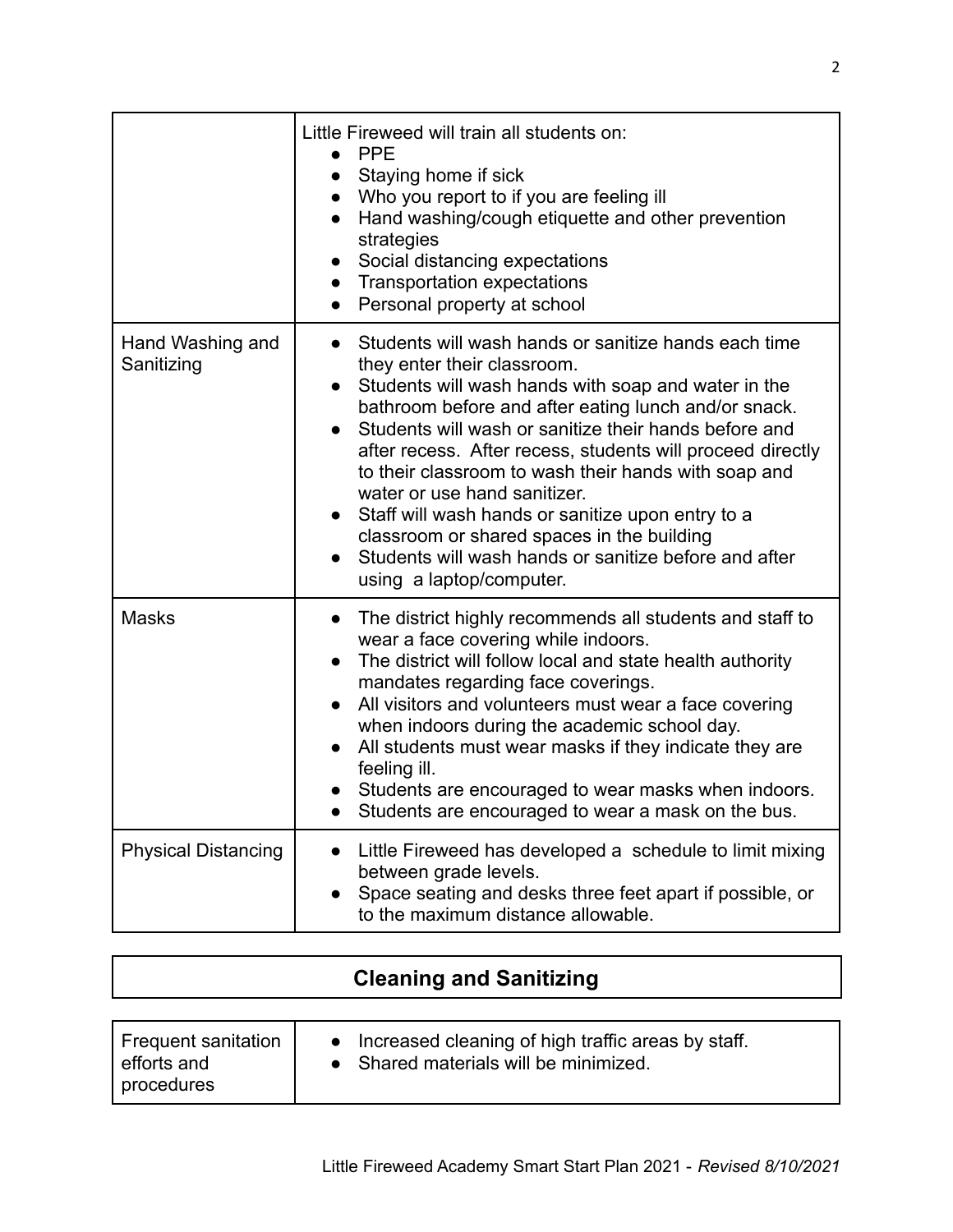| Teacher/classroom<br>responsibilities   | High touch areas (door handles, sink handles, etc.) will<br>be sanitized frequently.<br>• All tabletop surfaces, including students desks, are<br>cleared of all items each night<br>• Floor needs to be cleared of all items such as pencils at<br>the end of the day<br>• Desks and other surfaces will be wiped down at the end<br>of each day.                                                                     |
|-----------------------------------------|------------------------------------------------------------------------------------------------------------------------------------------------------------------------------------------------------------------------------------------------------------------------------------------------------------------------------------------------------------------------------------------------------------------------|
| Technology<br>Sanitation                | • Student devices will be sanitized daily.                                                                                                                                                                                                                                                                                                                                                                             |
| <b>Water Fountains</b>                  | • Water fountains will be only be used for filling bottles<br>All students will be expected to have their own labeled<br>water bottle                                                                                                                                                                                                                                                                                  |
| Symptom-Free<br><b>Schools Protocol</b> | • KPBSD Symptom Free Protocols<br>• To reduce contamination risk of our school, there will be<br>a sick bay set up and staff will contact our nurse via<br>telehealth. The nurse will then contact the parent if<br>needed.<br>Pop up isolation tent available for students exhibiting<br>COVID-19 symptoms-they will be utilized as needed.<br>All students must wear masks if they indicate they are<br>feeling ill. |

| <b>Volunteers</b>                              |                                                                                                                                                                                                                                                                                 |
|------------------------------------------------|---------------------------------------------------------------------------------------------------------------------------------------------------------------------------------------------------------------------------------------------------------------------------------|
| Volunteers and<br>visitors will be<br>limited. | • Volunteers need to have an approved background<br>check prior to volunteering.<br>• All visitors and volunteers must wear a face covering<br>when indoors during the academic school day.<br>• Visitors will use hand sanitizer when entering the<br>building and classrooms. |

| <b>Transportation</b> |
|-----------------------|
|                       |

| Arrival/Dismissal | <b>Arrival</b>                                                                                            |
|-------------------|-----------------------------------------------------------------------------------------------------------|
|                   | The district strongly advises non-vaccinated staff to<br>wear a mask. Face coverings for fully vaccinated |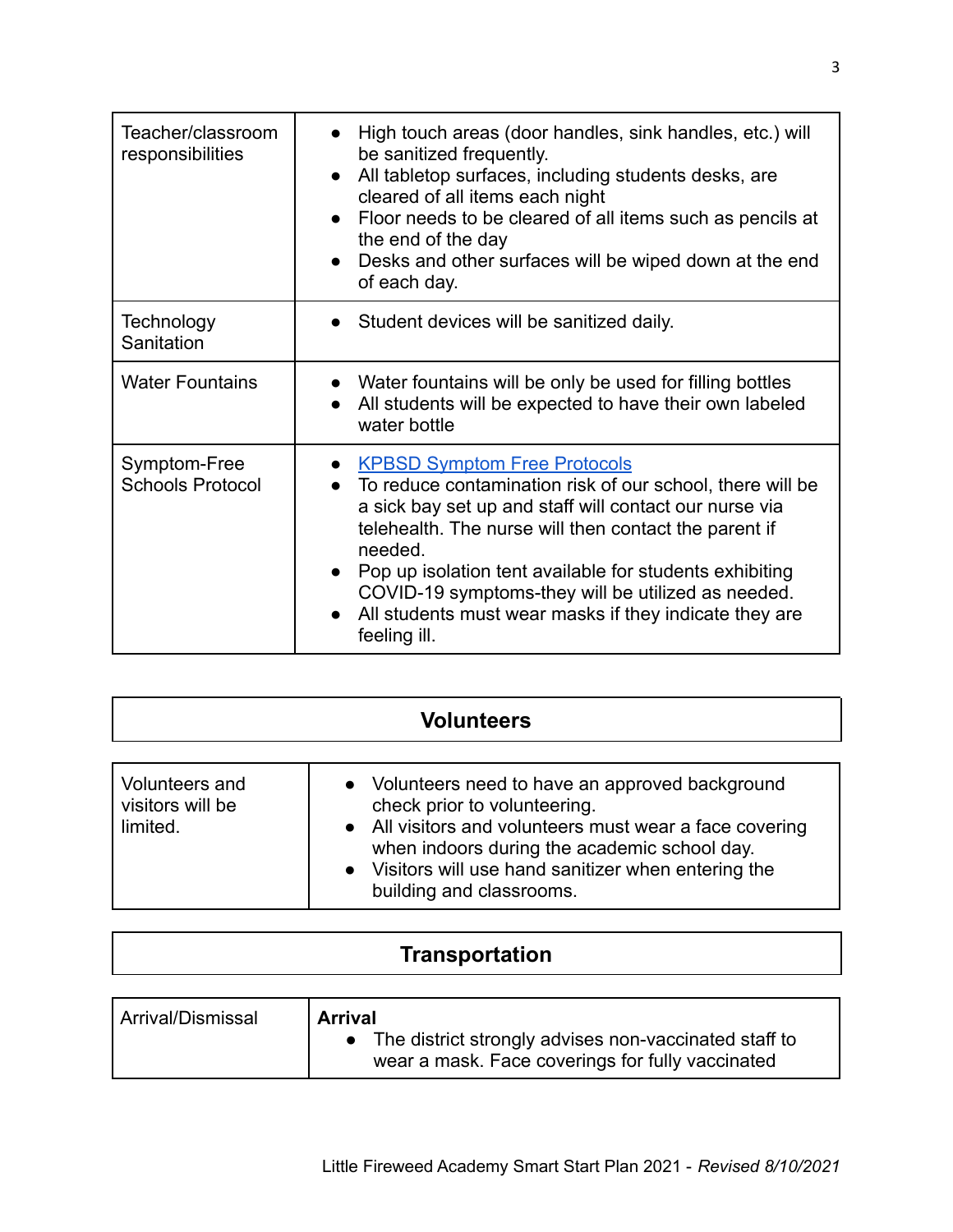|                                                 | visitors are encouraged; non-vaccinated individuals are<br>strongly advised to wear a mask.                                                                                                                                                                                                                                              |
|-------------------------------------------------|------------------------------------------------------------------------------------------------------------------------------------------------------------------------------------------------------------------------------------------------------------------------------------------------------------------------------------------|
|                                                 | <b>Dismissal</b><br>Students will be dismissed in grade level cohorts and<br>$\bullet$<br>staggered to accommodate social distancing.<br>Kindergarten students will exit from their door.<br>$\bullet$<br>Becky's class will exit out the back classroom door.<br>$\bullet$<br>Mo's class will exit the main entrance door.<br>$\bullet$ |
| Late Arrival/Early<br><b>Dismissal Protocol</b> | • Parents will need to contact Sharlyn for signing in<br>students that are late to school AND signing out<br>students that are leaving school early. No physical<br>sign-in/sign-out sheet will be used.                                                                                                                                 |

| <b>Communication</b> |
|----------------------|
|                      |

| School<br>Communication | • Communication will be found on our school website<br>and school Facebook page, and/or communicated<br>through PowerSchool Messenger.<br>Updated PowerSchool information is essential for<br>communication. |
|-------------------------|--------------------------------------------------------------------------------------------------------------------------------------------------------------------------------------------------------------|
| Teacher                 | Teachers will be available for communication through                                                                                                                                                         |
| Communication           | phone calls and email.                                                                                                                                                                                       |

## **Scheduling/Transitions - Social Distancing Plan**

| Hallways               | • The district highly recommends all students and staff to<br>wear a face covering while indoors.<br>All visitors and volunteers must wear a face covering when<br>$\bullet$<br>indoors during the academic school day.<br>• Maintain reasonable social distancing |
|------------------------|--------------------------------------------------------------------------------------------------------------------------------------------------------------------------------------------------------------------------------------------------------------------|
| Hallway<br>transitions | • All transition schedules will be staggered to decrease<br>exposure to other classrooms and decrease the<br>development of lines forming to enter an area.                                                                                                        |
| <b>Bathroom</b>        | • We will limit bathroom occupancy<br>Students will be taught sanitation protocols for the bathroom                                                                                                                                                                |
| Lunch/Recess           | • Little Fireweed will have separate lunch areas for each<br>grade level.                                                                                                                                                                                          |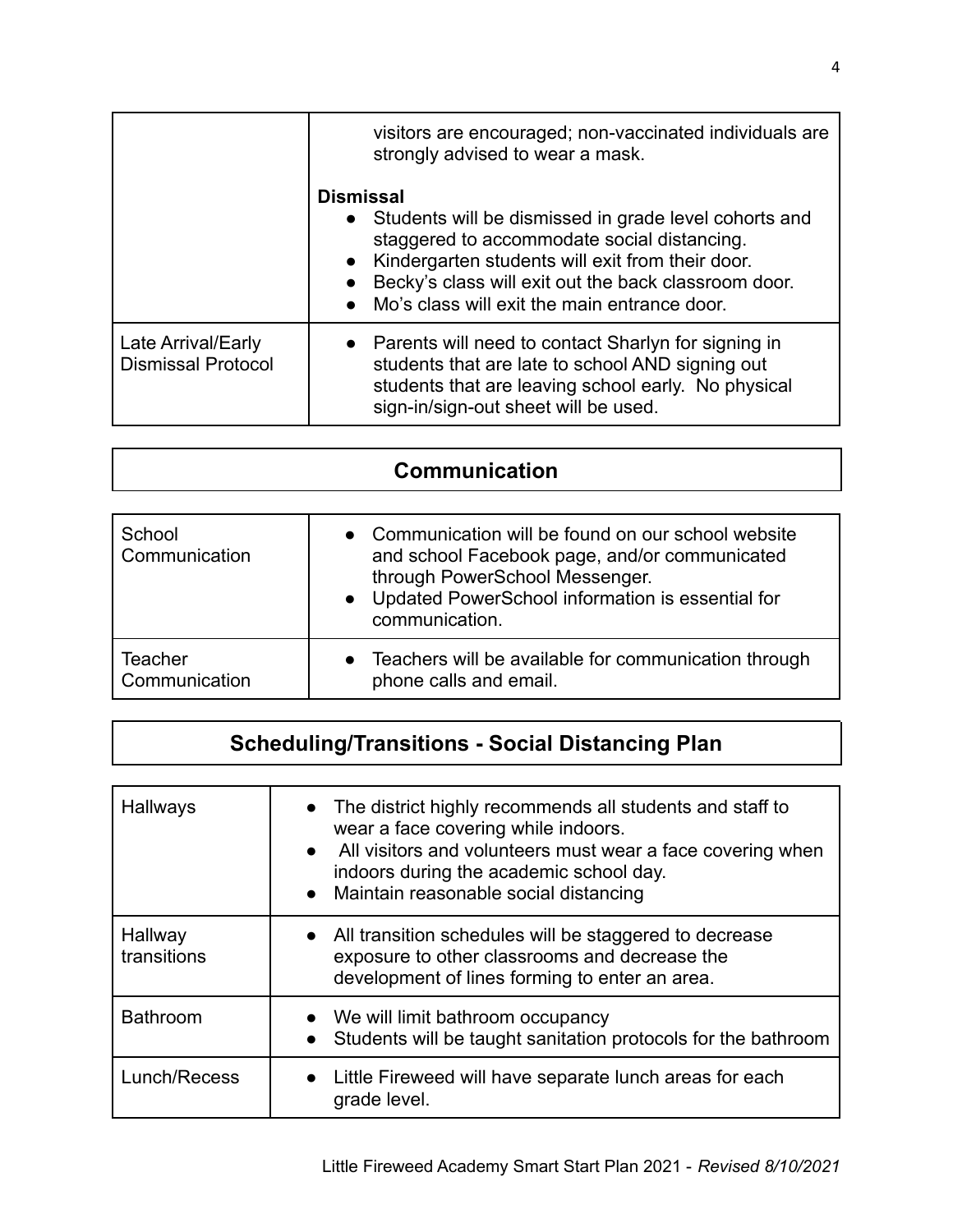|  | • Little Fireweed will have shared recess time. |
|--|-------------------------------------------------|
|--|-------------------------------------------------|

## **In-Person Classroom/Onsite Instruction**

| Seating                  | • Classroom teachers will minimize and arrange furniture to<br>optimize the ability to maintain spacing.<br>Desks or table spots and chairs will be assigned to<br>$\bullet$<br>individual students.<br>Chairs may be assigned to make sure students use the<br>same chair each day.<br>Students will be spaced to 3 feet or maximum allowable<br>distance.           |
|--------------------------|-----------------------------------------------------------------------------------------------------------------------------------------------------------------------------------------------------------------------------------------------------------------------------------------------------------------------------------------------------------------------|
| <b>Materials</b>         | To the extent possible, students will have individual<br>$\bullet$<br>classroom supplies.<br>Teachers are responsible for establishing disinfecting<br>protocols for shared items.<br>• Students will have their own individual supplies labeled with<br>the student name.<br>Books and paper materials must be handled according to<br>most recent safety protocols. |
| Technology               | Laptops will be assigned to students to limit the number of<br>people using the device each day and properly sanitized<br>daily.<br>Students will wash or sanitize hands before and after using<br>a computer.                                                                                                                                                        |
| Personal<br>Property     | Personal items will be stored in a manner that ensures<br>minimal contact<br>Students may only bring materials that are deemed<br>$\bullet$<br>essential to safety and learning.                                                                                                                                                                                      |
| Recess and<br>Playground | Little Fireweed will have shared recess time.<br>$\bullet$<br>Students will wash or sanitize hands out/in.<br>Students should not bring recess equipment from home.<br>$\bullet$                                                                                                                                                                                      |

| <b>Nursing Protocols</b> |                                                                                                                                                         |  |
|--------------------------|---------------------------------------------------------------------------------------------------------------------------------------------------------|--|
| <b>Sick Students</b>     | • If a student is feeling ill, the teacher will ask for staff to help<br>the student go to the sick bay.<br>• Staff will call the nurse via telehealth. |  |